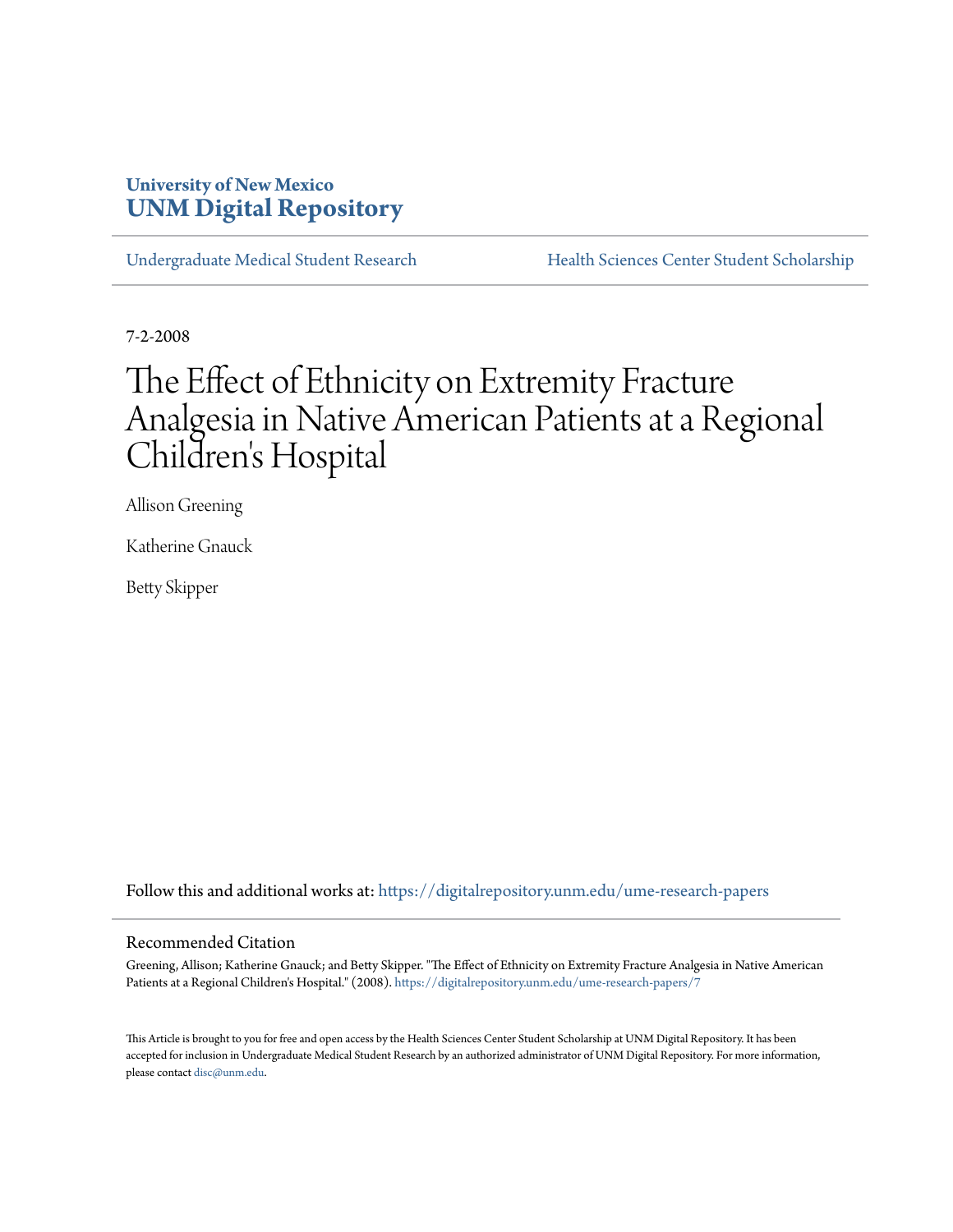#### **The Effect of Ethnicity on Extremity Fracture Analgesia in Native American Patients at a Regional Children's Hospital**

Authors: Allison Greening MS, University of New Mexico School of Medicine

Katherine Gnauck MD, University of New Mexico School of Medicine, Department of Emergency Medicine Betty Skipper PhD, University of New Mexico School of Medicine, Department of Family and Community **Medicine** 

Correspondence and reprints: Allison Greening, MS ph 505.250.5694, e-mail [agreening@salud.unm.edu](mailto:agreening@salud.unm.edu)

Support: this work was not supported financially or otherwise and received no pharmaceutical or industry support.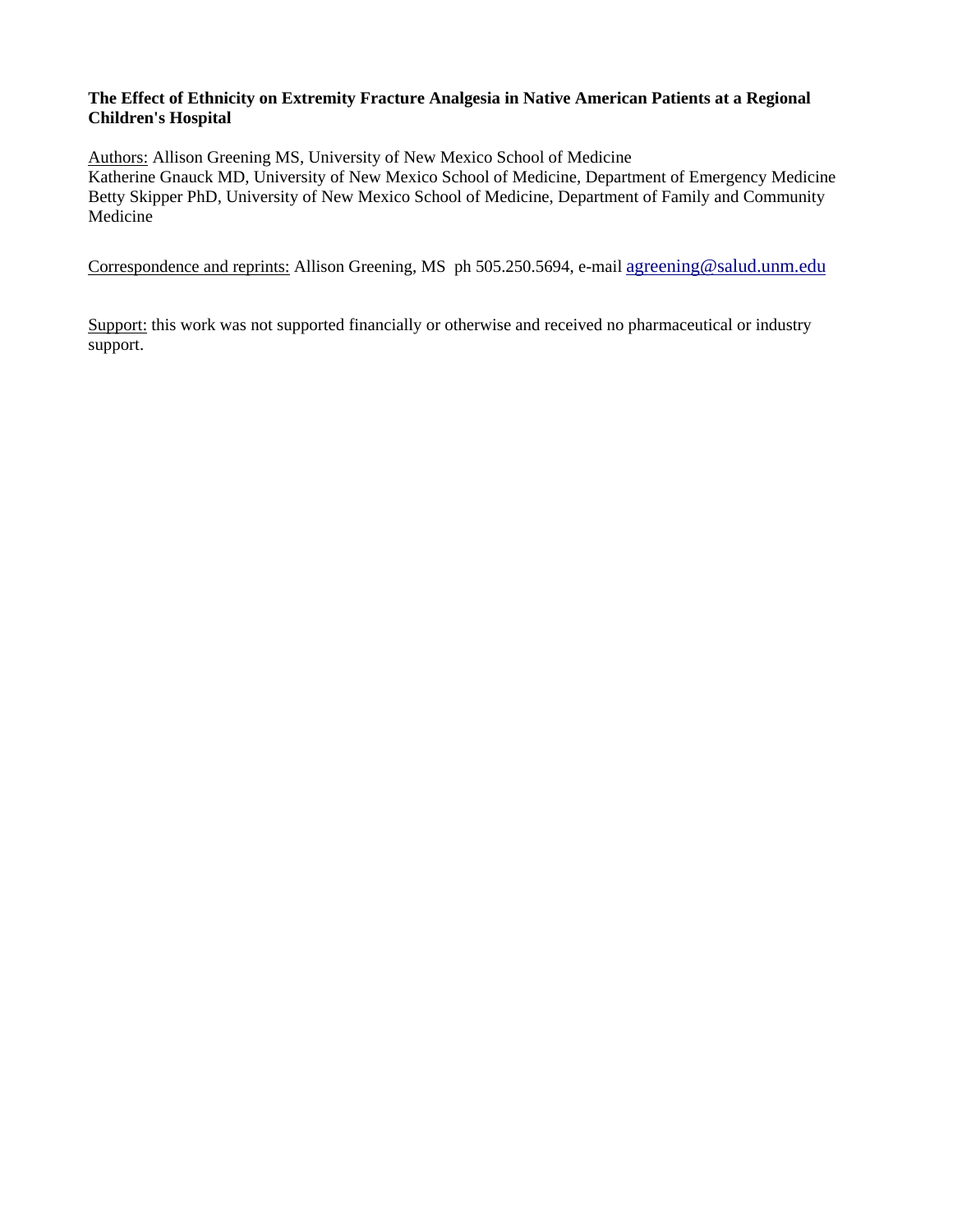#### **ABSTRACT**

**Objectives:** To determine whether pediatric Native American patients with long bone fractures are as likely to receive adequate analgesia as non-Native Americans with similar fractures at a regional academic hospital in the Southwest.

**Patients and Methods:** Charts of 61 Native Americans and 121 non-Native American patients ages 2 months to 15 years discharged from the pediatric emergency department (PED) or the pediatric urgent care (PUC) with long-bone fractures between June 2005 and May 2007 were reviewed. Insurance status, either Indian Health Service or exempt Medicaid, indicated Native American ethnicity. Potential confounders: age, language, gender, need for fracture reduction, previous analgesia, fracture location, and site of treatment were abstracted.

Age, language, gender, pain score, and duration of analgesia at discharge were analyzed. Dose adequacy (mg/kg) and the likelihoods of receiving any analgesia or narcotic analgesia were calculated. Univariate analysis was performed to assess potential confounding variables on the likelihood of receiving analgesia; multivariate analysis was performed to control for variables shown to have an effect.

**Results:** Neither demographic data nor pain scores differed significantly between the two groups. 61% of Native Americans and  $65\%$  of non-Native Americans received analgesia ( $p=0.53$ ). Native Americans were as likely to receive narcotic analgesia ( $p=0.24$ ) and to receive an adequate dose as non-Native Americans ( $p=0.24$ ). Age, language, and gender correlated with the likelihood of receiving analgesia. Pain score did not correlate ( $p=0.09$ ).

**Conclusions:** Native American ethnicity did not affect quality of analgesia care in this multi-ethnic hospital.

**Key words:** analgesia, Native Americans, pediatric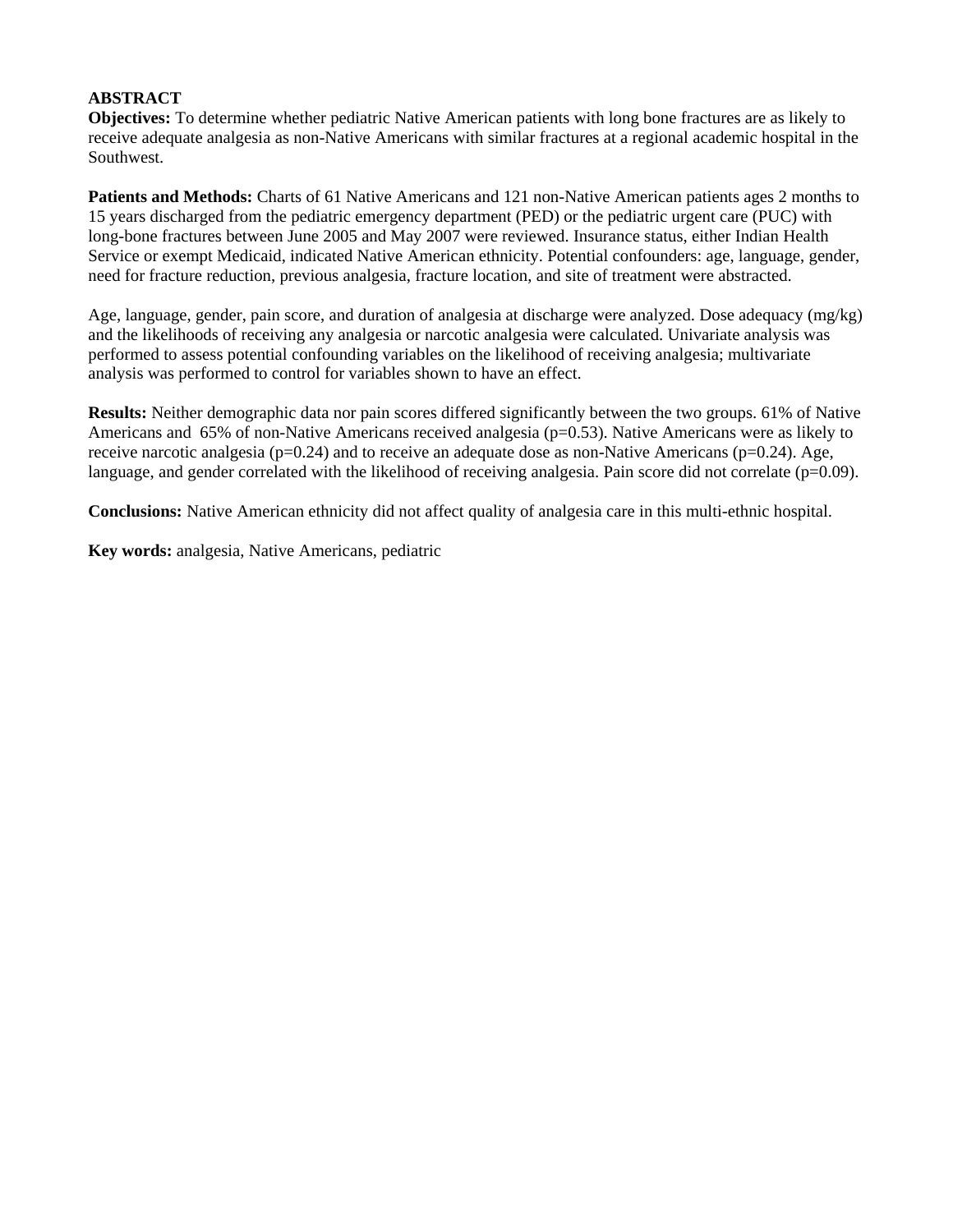## **INTRODUCTION**

Current literature suggests that patients belonging to racial minorities may be at risk of oligoanalgesia when presenting in emergency departments with isolated long bone fractures.<sup>1, 2</sup> Adult Hispanic patients with isolated long bone fractures in at the UCLA Emergency Medicine Center in 1993 were less likely than their white counterparts to receive any analgesia.<sup>1</sup> A similar study at Emory University Emergency Department (ED) in Atlanta, GA in 2000 reported that adult black patients with isolated long bone fractures were less likely than white patients with similar fractures to receive analgesia.<sup>2</sup> In contrast no differences in analgesia administration to Hispanic, African American, and non-Hispanic white patients presenting with isolated long bone fractures to the ED at San Francisco General Hospital were reported.<sup>3</sup>

Most of the current literature examines the adult patient population, and may not be applicable to the pediatric population. Pediatric patients, especially those under the age of two years, have been reported to be less likely to receive narcotic analgesia<sup>4, 7</sup>, and general emergency medicine physicians have been reported to prescribe analgesics more frequently than pediatric emergency medicine physicians.<sup>5</sup> In spite of this, the literature on pediatric analgesia is limited, and there has been only one study of analgesia for isolated long bone fractures in the pediatric patient population.<sup>6</sup> This study used ED data from the National Hospital Ambulatory Medical Care Survey to compare analgesia prescribed for patients age 18 years or younger presenting with isolated long bone fractures. This study focused on black, Hispanic white, and non-Hispanic whites and reported that race and ethnicity did not affect the likelihood of receiving any analgesia medication or of receiving narcotic analgesia. Very little data is available regarding narcotic or non-narcotic analgesia in the Native American patient population, and none is available regarding analgesia for long bone fractures in pediatric Native American patients.

The purpose of this study was to determine the likelihood of pediatric Native American patients with isolated extremity fractures receiving analgesia or narcotic analgesia compared to non-Native American patients at a multi-ethnic regional academic hospital. This study also compared pain scores of Native American and non-Native American patients and emergent versus urgent clinical settings.

## **PATIENTS AND METHODS**

#### **Data Collection**

A retrospective cohort study was conducted at the Children's Hospital of New Mexico (NM). 182 Pediatric Emergency Department (PED) and Pediatric Urgent Care (PUC) records from June 1, 2005 to May 31, 2007 were reviewed to identify all patients discharged from the PED or PUC with a diagnosis of isolated extremity fracture. Patients with *International Classification of Diseases Ninth Revision* (ICD-9) codes representing extremity fractures were eligible for the study (see table 1), and charts were pulled based on these codes. Exclusion criteria included previously seen patients, the presence of multiple fractures, patients presenting directly to the trauma room, and patients lacking radiographic confirmation of the fracture.

Data abstracted from charts included radiographic confirmation of the fracture, insurance status, location of treatment (PED or PUC), preferred language, age, gender, pain score, whether any previous analgesia was given, location of fracture (upper or lower extremity), need for fracture reduction, type and dose of analgesic administration in the PED or PUC, type and dose of analgesic prescribed at discharge, and duration of analgesia prescribed at discharge. Insurance status was used as a proxy for Native American ethnicity and is a reliable predictor of ethnicity due to the fact that all Native American patients presenting to the PED or PUC are covered under Indian Health Services (IHS)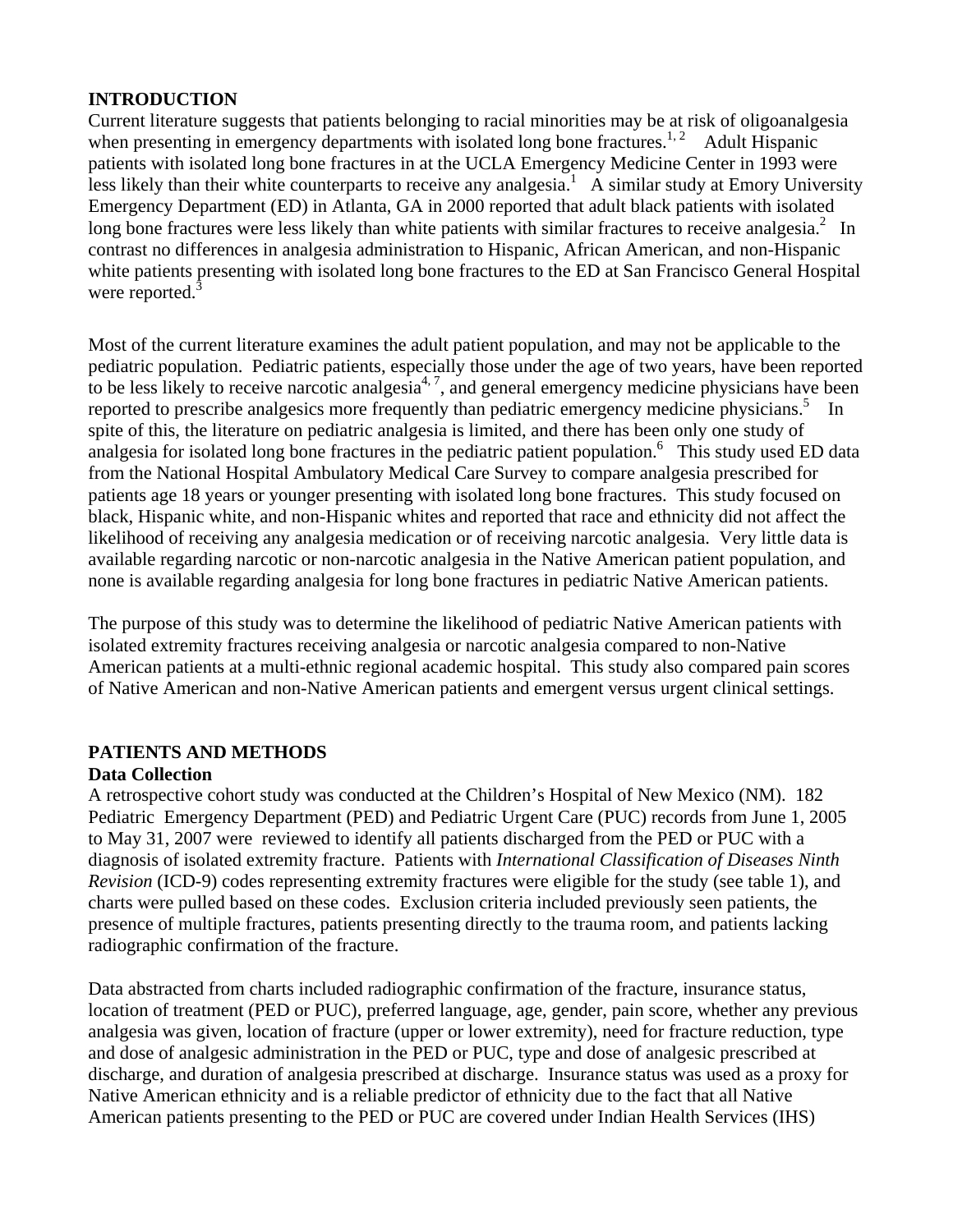insurance or exempt Medicaid (personal communication with PED clerks and billing office). Language was characterized as either English speaking or non-English speaking. Non-English speaking patients were expected to be primarily Hispanic, but this was not used as a proxy for Hispanic ethnicity because of the number of English-speaking Hispanic patients who are seen in the ED. Pain score, on a scale from one to ten, was recored, using either the Numeric Rating Scale (McCaffery, M., & Beebe, A. (1993). Pain: Clinical Manual for Nursing Practice. Baltimore: V.V. Mosby Company) or Wong-Baker Faces (Wong, D. and Whaley, L. (1986). Clinical handbook of pediatric nursing, ed., 2, p. 373. St. Louis: C.V. Mosby Company). The need for fracture reduction was used as an indicator of more painful fractures. Analgesic administration was noted as narcotic or non-narcotic. Analgesic dose was recorded in mg/kg and compared to standard doses (see table 2); if a dose was equal to or greater than the standard dose it was considered adequate.

This study was reviewed and approved by the University of New Mexico Health Sciences Center Human Subjects Research Review Committee.

#### **Statistical Analysis**

Our estimated sample size of 182 patient charts, including 61 Native Americans and 121 non-Native Americans produced a two-tailed study with 80% power and 5% type one error. We assumed that the rate of no analgesia in non-Native American patients would be 20%. This is the estimate used in the study that reported a lack of association between patient ethnicity and analgesia.<sup>3</sup> We also assumed that Native Americans would have a relative risk for no analgesia of approximately 2.0. This estimate is based on previous studies that showed that both Hispanics and African Americans had relative risks of no analgesia of approximately  $2.0^{1,2}$ 

Data abstracted from charts were placed in an Excel (Microsoft Corp., Redmond, WA) spreadsheet and then analyzed by SAS version 9.1 (SAS Institute, Cary, NC) for the univariate analyses; the multivariate analyses were done using binomial regression in STATA version 9 (StataCorp LP, College Station, TX).

Demographic data, including language, age, and gender were compared between groups using Chi-Square and t-test. Pain scores were compared using the Wilcoxan Signed Rank test.

The frequencies of receiving the following: 1) narcotic and non-narcotic analgesia 2) an adequate dose of analgesia, 3) a prescription for narcotic or non-narcotic analgesia at discharge and, 4) an adequate dose of analgesia at discharge, were compared in Native Americans versus non-Native Americans seen at any location using the Chi-Square test. The duration of analgesia prescribed to the two groups at discharge was compared using the Wilcoxan Signed Rank test.

As our study included patients seen at two locations, we used the Chi-Square test to compare the frequencies of receiving any analgesia, narcotic analgesia, and an adequate dose of analgesia in the PED versus the PUC.

Univariate analysis was used to study the likelihood of receiving analgesia and the associations of ethnicity, location of treatment, language, age, gender, pain score, whether any previous analgesia was given, location of fracture, and need for fracture reduction on receiving analgesia. Subsequently a multivariate model with the primary variable as ethnicity adjusted for those variables shown to be associated with receiving analgesia enabled us to calculate a corrected difference between the percentage of Native Americans and non-Native Americans who received analgesia.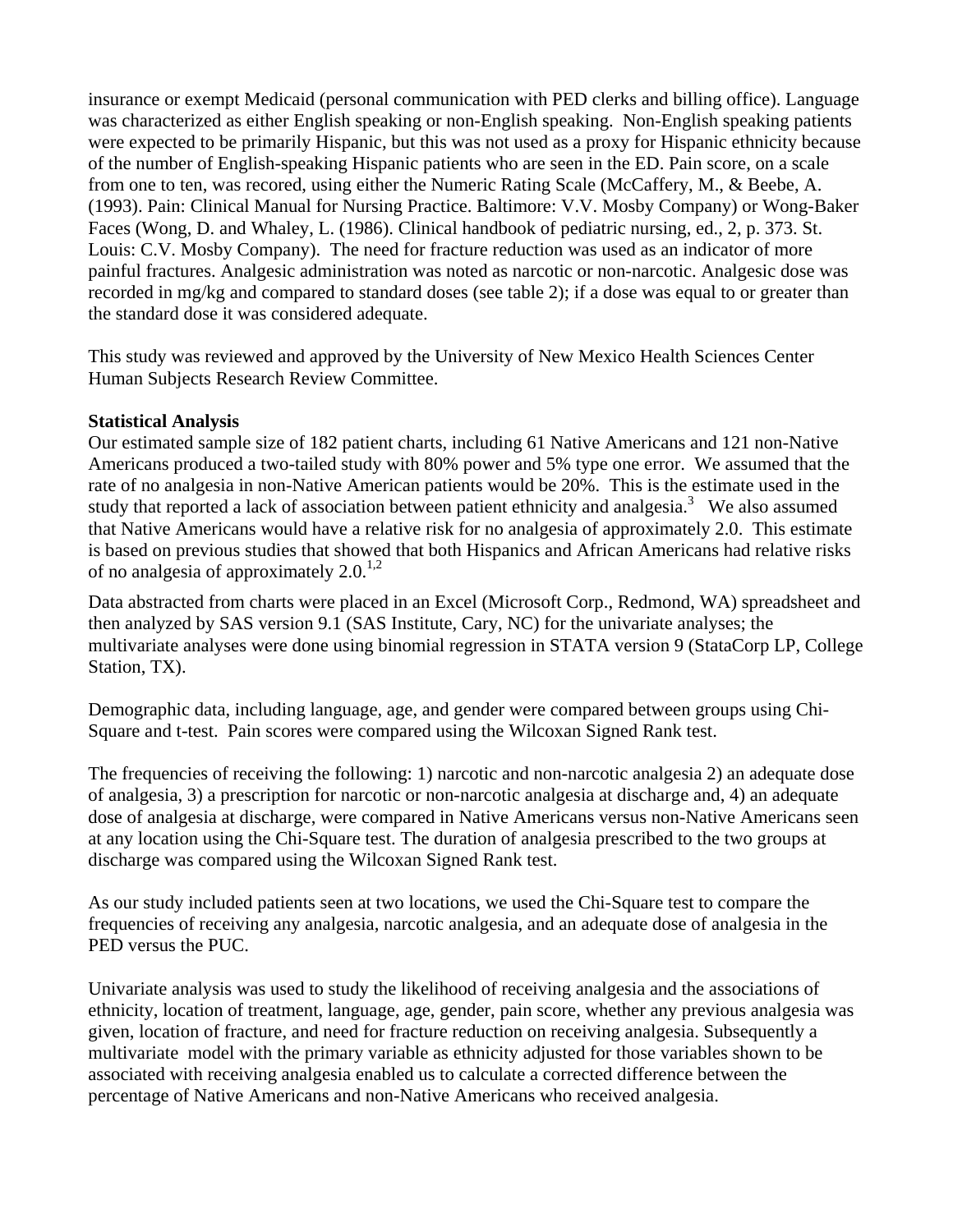## **RESULTS**

Data from 182 pediatric patient charts was included in this study, including 121 (66.9%) non-Native Americans and 61 (33.7%) Native Americans seen at either the PED or PUC. The characteristics of these patients are reported in table 3.

Demographic data, including, age, language, and gender, was similar between the Native Americans and non-Native Americans (table 4). The mean pain score of Native American patients was 6.4 on a scale of 0-10, with a standard deviation of 3.0 while that of non-Native Americans was 6.4, with a standard deviation of 2.9 (p=0.82).

In the PED or PUC, 60.7% (37/61) of Native American patients received some type of analgesia, compared with 65.3% (79/121) of non-Native American patients ( $p=0.54$ ). Of those patients that received any analgesia, 86.5% (32/37) of Native Americans received some type of narcotic analgesia, as did 77.2% (61/79) of non-Native Americans ( $p=0.24$ ). Rates of receiving an adequate dose of analgesia were similar between the two groups, with 89.2% (33/37)of Native American patients and 83.5% (66/79) of non-Native American patients receiving an adequate dose of analgesia (p=0.24).

At discharge, 55.2% (32/61) of Native American and 51.3% (58/121) of non-Native American patients were prescribed analgesia (p=0.63). Of patients that were prescribed analgesia at discharge, 80.7% (25/32) of Native Americans and 75.9% (44/58) of non-Native Americans were prescribed some type of narcotic analgesia ( $p=0.61$ ). 65.6% (21/32) of Native American and 69.0% (40/58) of non-Native American patients were prescribed an adequate dose of analgesia at discharge ( $p=0.73$ ). The mean duration of the prescription for analgesia at discharge given to Native American patients was 103 hours, with a standard deviation of 85 hours while that for non-Native Americans was 106 hours with a standard deviation of 95 hours (p=0.84).

As shown in table 5, 77.5% (93/120) of patients seen in the PED, regardless of ethnicity, received some type of analgesia, compared to 37.1% (23/62) of those seen in the PUC (p<0.0001). Of those patients, regardless of ethnicity, who received some type of analgesia, 90.3% (84/93) of PED patients received narcotic analgesia, compared to 39.1% (9/23) of PUC patients (p=0.0001). 83.9% (78/120) of PED and 91.3% (21/23) of PUC patients received an adequate dose of analgesia (p=0.42).

Results of univariate analysis are shown in table 6. The factors found to be associated with risk of receiving less analgesia were female gender ( $p=0.001$ ), fractures not requiring reduction ( $p<0.001$ ), receiving care in the PUC ( $p > 0.001$ ), and a lower mean age ( $p = 0.02$ ). Ethnicity, language, previous analgesia, location of fracture, and pain score did not affect the likelihood of receiving analgesia. The percentage of Native American patients receiving analgesia was 4.6% lower (95% confidence interval - 19.5%, 10.3%) than the percentage of non-Native Americans receiving analgesia.

The multivariate analysis adjusting for gender, fracture reduction, and age, corrected the difference between non-Native Americans and Native Americans receiving analgesia from -4.6% to -2.7% (95% confidence interval -15.6%, 10.3%).

#### **DISCUSSION**

The demographic data were very similar, with both groups in our study being similar in age, sex, and language, all previously shown oligoanalgesia risk factors. Non-Native American patients were slightly less likely to speak English, which is likely due to our significant Spanish-speaking population.

The results of this study suggest that Native American pediatric patients are not at risk for receiving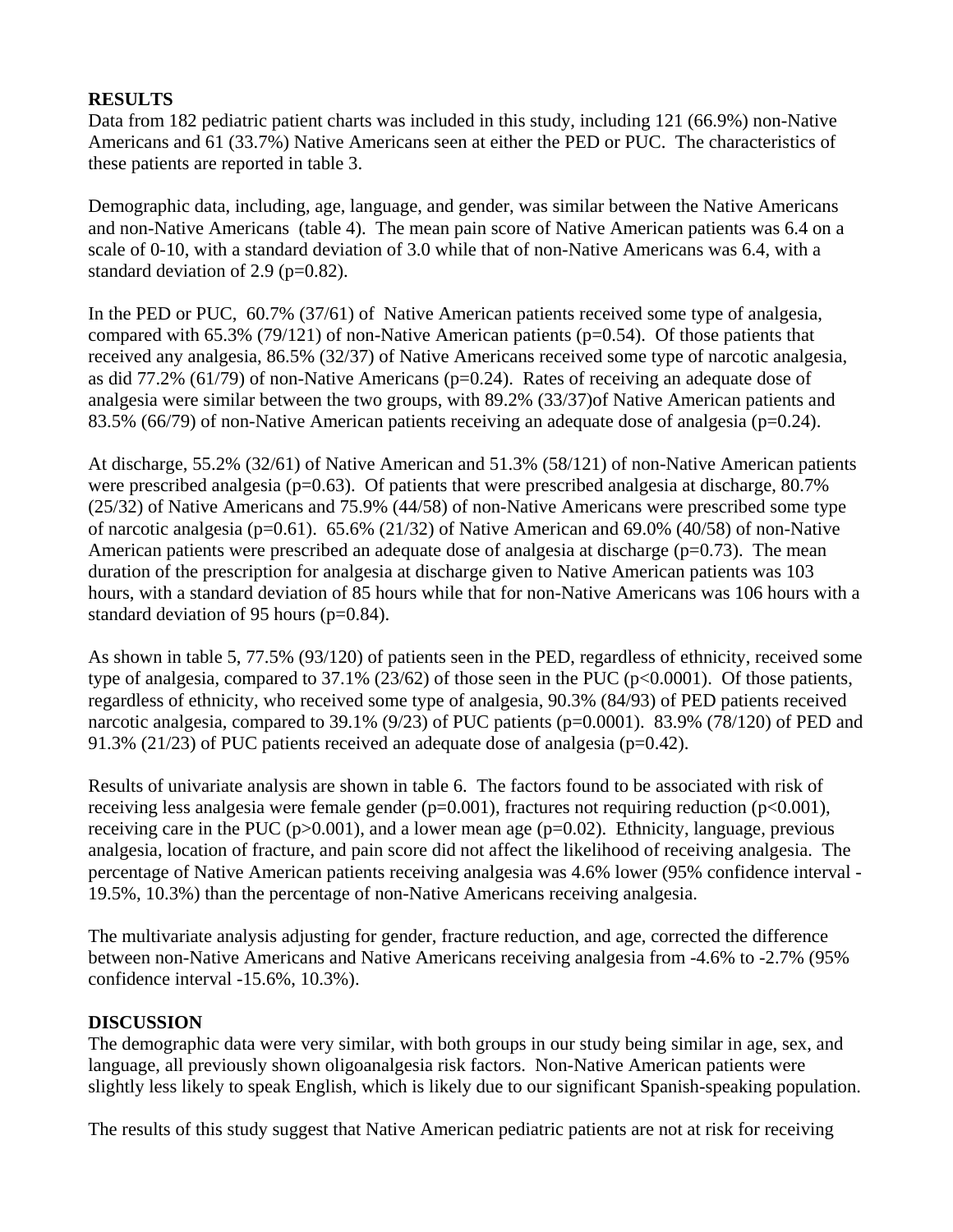inadequate analgesia when treated at an academic regional hospital in a multicultural area accustomed to encountering Native American patients. Our results support those which found no association between ethnicity and analgesia, although Native Americans were not specifically addressed.<sup>3</sup> This is a favorable finding given that minorities have been shown to be less likely to receive analgesia than nonminorities.<sup>1,2</sup> Some view Native Americans as a more stoic culture, however our results suggest that Native Americans report similar pain scores for their fractures when compared with non-Native Americans. These findings are in opposition to those previously reporting the pain score in adult patients varied significantly with ethnicity, including Native American ethnicity.<sup>8</sup>

This study also examined previously identified risk factors for oligoanalgesia: gender and age.<sup>9, 10, 11</sup> Adult data comparing prehospital analgesia among men and women are conflicting and adult female patients with painful conditions treated in the emergency department have been reported to receive more analgesia than men.<sup>9,10,11</sup> Our results lend evidence to the argument that female patients are at continued risk of oligoanalgesia, regardless of ethnicity

Other studies have shown younger patients to be at risk of oligoanalgesia.<sup>4,7</sup> Children under five years of age are reported to be less likely to receive analgesia for isolated extremity burns and injuries than their older counterparts at an Australian emergency department.<sup>12</sup> Our results support other current literature in identifying young age as a risk factor associated with oligoanalgesia.

While not statistically significant in our study, the ability to speak English was weakly associated with a decreased likelihood of receiving analgesia. Language was solely categorized as either English speaking or non-English speaking, and we did not take into account fluency or proficiency in English, or whether it was a second language. It is possible that a more detailed assessment of language might change our data in this area. A previous study reported that patients who did not designate English as their first language were more likely to experience at least a 50% reduction in their visual analog pain score than those whose first language was English.<sup>8</sup>

The strongest association with oligoanalgesia was location of treatment. Those patients seen in the PUC were much less likely to receive any analgesia or narcotic analgesia than those seen in the PED. This may be partly due to the fact that patients with fractures requiring reductions were both more likely to be treated in the ED and to receive analgesia and narcotic analgesia. Fracture reduction was related to location of treatment, with 88% of patients with fracture reductions treated in the PED. Of the fractures requiring reduction, 87.9% were seen in the PED. In order to better understand the apparent risk of oligoanalgesia associated with receiving treatment in the PUC, we controlled for the effect of fracture reduction, as well as age and gender, which were both associated with a higher incidence of fracture reductions. After controlling for age, gender, and fracture reduction, PED patients were 1.8 times as likely to receive analgesia than PUC patients (95% confidence interval 1.3, 2.5), leaving an unexplained association between oligoanesthesia and PUC treatment which has been poorly studied, and representing an area where future study should focus.

In our study, pain score did not appear to affect the likelihood of receiving analgesia, a finding which is in agreement with other published studies.<sup>8</sup> The effect of pain score on likelihood of receiving analgesia has been reported to be statistically, but not clinically, significant with only a small difference in pain score between patients who received analgesia and those who did not.<sup>8</sup> A separate study reported that emergency providers did not primarily base their decisions about pain management of suspected long-bone fractures on patient self-reported of pain, and speculated that this practice might contribute to oligoanalgesia. $^{13}$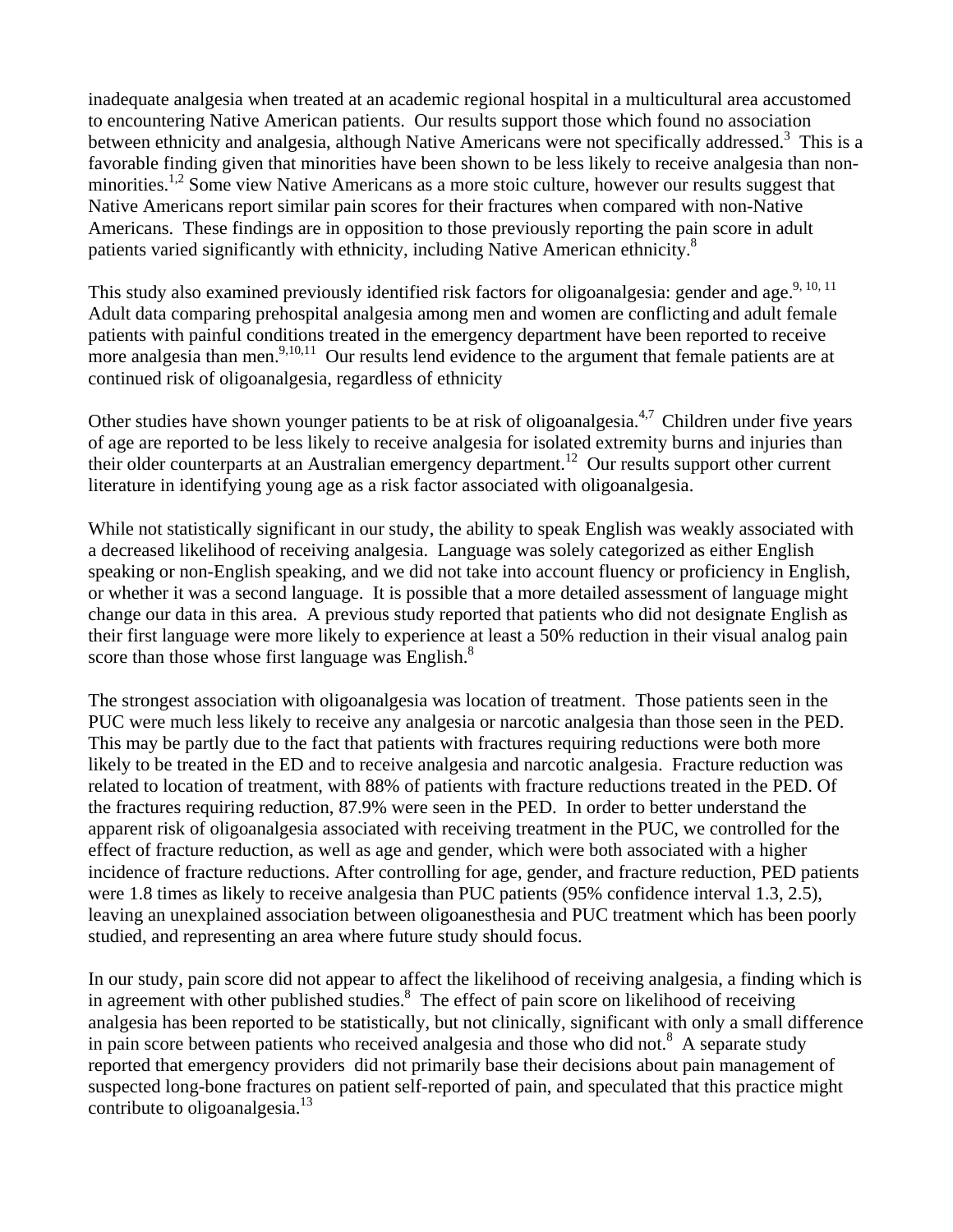Lastly, our study showed that the majority of analgesics, both narcotic and non-narcotic were dosed correctly, regardless of patient ethnicity or location of treatment. This is an important finding given that under dosing of narcotic analgesia has been prevalent historically, and that a more recent study showed the average dose of acetaminophen given to pediatric patients in a PED to be only 67% of the optimal dose.<sup>14,15</sup>

#### **CONCLUSIONS**

Our study suggests that Native American ethnicity may not be a risk factor for oligoanesthesia, however the literature on Native Americans remains sparse. We have identified age, gender, and language as continued risks for oligoanesthesia, suggesting that more work needs to be done in this area in order to decrease oligoaneshesia. Treatment in an urgent care setting is a newly identified risk for oligoanesthesia and this association should be studied further.

## **COMMENT**

Although we had sufficient numbers with respect to our power calculation, this is a small study, and conclusions should be tested by more and larger studies. We conducted our study at the University of New Mexico Children's Hospital in Albuquerque, New Mexico.

Our hospital may be unique in its' location and patient population in that approximately one-third of our patients are Native American, which may change the way Native Americans are treated compared to their non-Native American counterparts. Thus, the ability to generalize the findings from this study to other pediatric or general emergency departments who lack Native American patients may be limited.

Our study compared a minority population, Native Americans to a non-Native American population that was largely Hispanic. Since Hispanics are themselves a minority, our study may be skewed by comparing a minority population to another population, which itself has a significant, but separate minority component.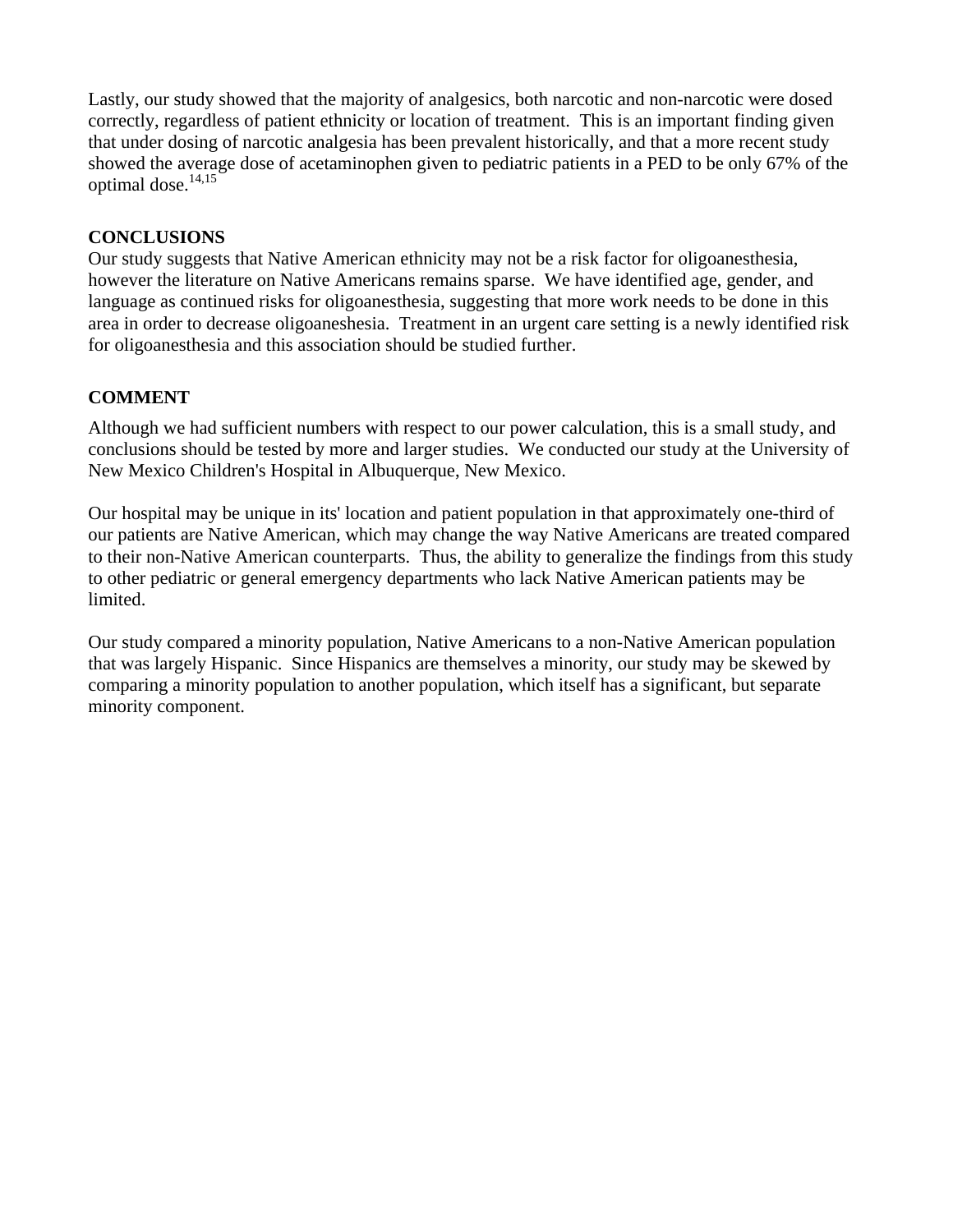| ICD-9 code | Corresponding fracture of                     |
|------------|-----------------------------------------------|
| 812.2      | Humerus, shaft or unspecified part, closed    |
| 812.4      | Humerus, lower end, closed                    |
| 813.0      | Radius and/or ulna, upper end, closed         |
| 813.2      | Radius and/or ulna, shaft, closed             |
| 813.4      | Radius and/or ulna, lower end, closed         |
| 813.8      | Radius and/or ulna, unspecified part, closed  |
| 814.0      | Carpal bone(s), unspecified, closed           |
| 815.0      | Metacarpal bone(s), unspecified, closed       |
| 823.0      | Tibia and/or fibula, upper end, closed        |
| 823.2      | Tibia and/or fibula, shaft, closed            |
| 823.8      | Tibia and/or fibula, unspecified part, closed |
| 824.0      | Medial malleolus, closed                      |
| 824.2      | Lateral malleolus, closed                     |
| 824.4      | Bimalleolar, closed                           |
| 824.6      | Trimalleolar, closed                          |
| 825.0      | Calcaneus, closed                             |
| 825.2      | Other tarsal and metatarsal bones, closed     |

**Table 1** *ICD-9 codes included in the study*.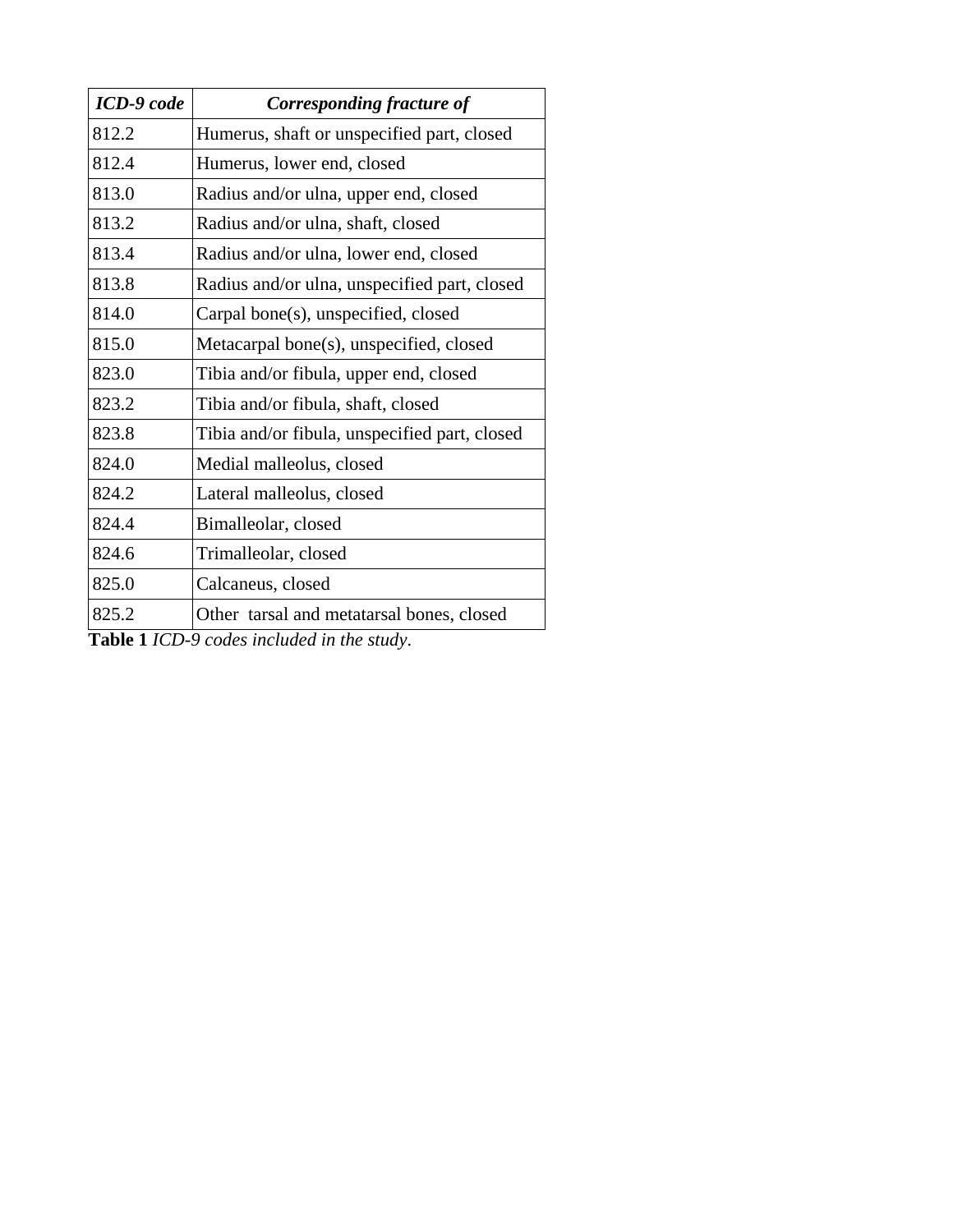| Analgesia name                 | Dose range considered to be adequate |
|--------------------------------|--------------------------------------|
| Ibuprofen                      | $4-10$ mg/kg                         |
| Acetaminophen with codeine     | $0.5-1$ mg codeine/kg                |
| Acetaminophen with hydrocodone | $0.5-1$ mg hydrocodone/kg            |
| Acetaminophen with oxycodone   | 5-10 mg oxycodone <sup>1</sup>       |
| Fentanyl                       | $1-2 \text{~mcg/kg}$                 |

**Table 2** Adequate doses of analgesia. Taken from: Green SM, ed in chief, *Tarascon Pocket Pharmacopoeia: 2005 Classic Shirt-Pocket Edition.* Lompoc, CA: Tarascon Publishing;2005.<br><sup>1</sup>Used in children and teens able to take typical adult doses.

| <i><b>Characteristic</b></i>     | Number $(\%)$ |
|----------------------------------|---------------|
| <b>Native American</b>           | 61(33.7)      |
| <b>Non-Native American</b>       | 121(66.9)     |
| English-speaking                 | 157(86.7)     |
| Male                             | 119(65.7)     |
| Fractures requiring reductions   | 66 (36.5)     |
| Previous analgesia               | 24(13.3)      |
| Lower extremity fracture         | 29(16.0)      |
| <b>Upper extremity fracture</b>  | 153 (84.5)    |
| Seen in PED                      | 120(66.3)     |
| Seen in PUC                      | 62(34.3)      |
| Mean age (years)                 | 7.76          |
| Received analgesia in PED or PUC | 116(64.1)     |
| Received narcotic analgesia      | 93 (51.2)     |
| Pain score recored               | 145(90.1)     |
| Mean pain score (of 10)          | 6.43          |

**Table 3** Study population characteristics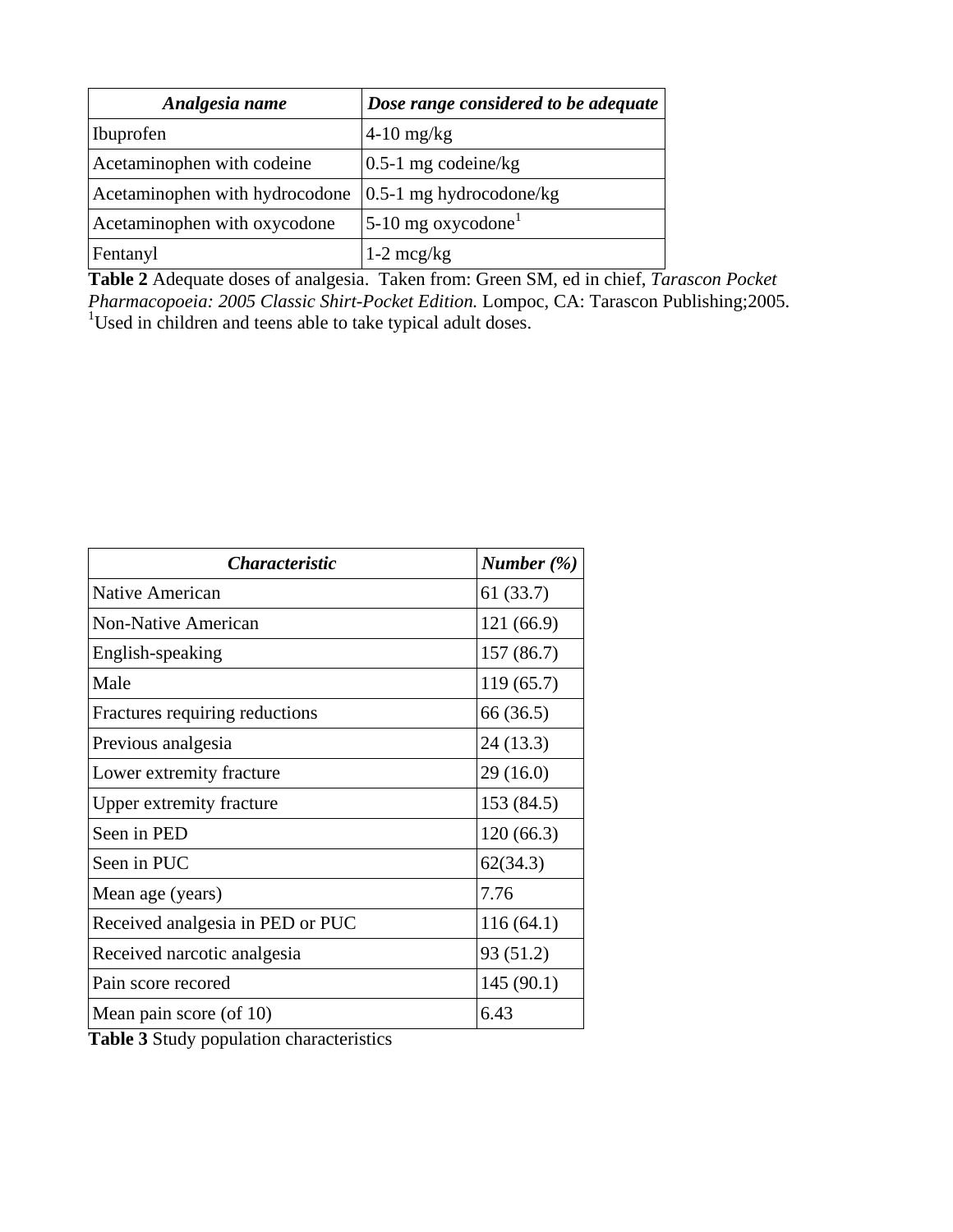| <i><b>Characteristic</b></i>                                 | <b>Native</b><br><i><b>Americans</b></i> | <b>Non-Native</b><br><i><b>Americans</b></i> | P value |
|--------------------------------------------------------------|------------------------------------------|----------------------------------------------|---------|
| Mean age in yrs (SD)                                         | 7.1(3.8)                                 | 8.1(3.9)                                     | 0.11    |
| English-speaking (percentage)                                | 57 (93.4)                                | 100(82.6)                                    | 0.05    |
| Male (percentage)                                            | 37(60.7)                                 | 82 (67.8)                                    | 0.34    |
| Pain $score1$ (SD)                                           | 6.4(3.0)                                 | 6.4(2.9)                                     | 0.82    |
| Received any analgesia in<br>PED/PUC (percentage)            | 37(60.7)                                 | 79 (65.3)                                    | 0.54    |
| Received narcotic analgesia in<br>PED/PUC (percentage)       | 32(86.5)                                 | 61(77.2)                                     | 0.24    |
| Received adequate dose in<br>PED/PUC (percentage)            | 33 (89.2)                                | 66 (83.5)                                    | 0.24    |
| Prescribed any analgesia at D/C<br>(percentage)              | 32(55.2)                                 | 58 (51.3)                                    | 0.63    |
| Prescribed narcotic analgesia at D/C<br>(percentage)         | 25(80.7)                                 | 44 (75.9)                                    | 0.61    |
| Prescribed adequate dose of<br>analgesia at d/c (percentage) | 21(65.6)                                 | 40(69.0)                                     | 0.73    |
| Mean duration of analgesia at D/C<br>in hours (SD)           | 103.0(85.0)                              | 106.1(94.9)                                  | 0.84    |

**Table 4** Study population characteristics by ethnicity

Abbreviations: SD, standard deviation; D/C, discharge

 $1$  Pain score reported on a scale from 0-10

|                                                                            | <b>PED</b>                                                                                                                      | <i>PUC</i> | P value |
|----------------------------------------------------------------------------|---------------------------------------------------------------------------------------------------------------------------------|------------|---------|
| Number of patients receiving any analgesia<br>(percentage)                 | 93 (77.5) 23 (37.1) $ <0.0001$                                                                                                  |            |         |
| Number of patients receiving narcotic<br>analgesia given (percentage)      | $84(90.3)$ 9(39.1)                                                                                                              |            | <0.0001 |
| Number of patients receiving an adequate dose<br>of analgesia (percentage) | $\begin{bmatrix} 78 & 84.8 \end{bmatrix}$ $\begin{bmatrix} 21 & 91.3 \end{bmatrix}$ $\begin{bmatrix} 0.42 & 0.42 \end{bmatrix}$ |            |         |

**Table 5** Analgesia use by location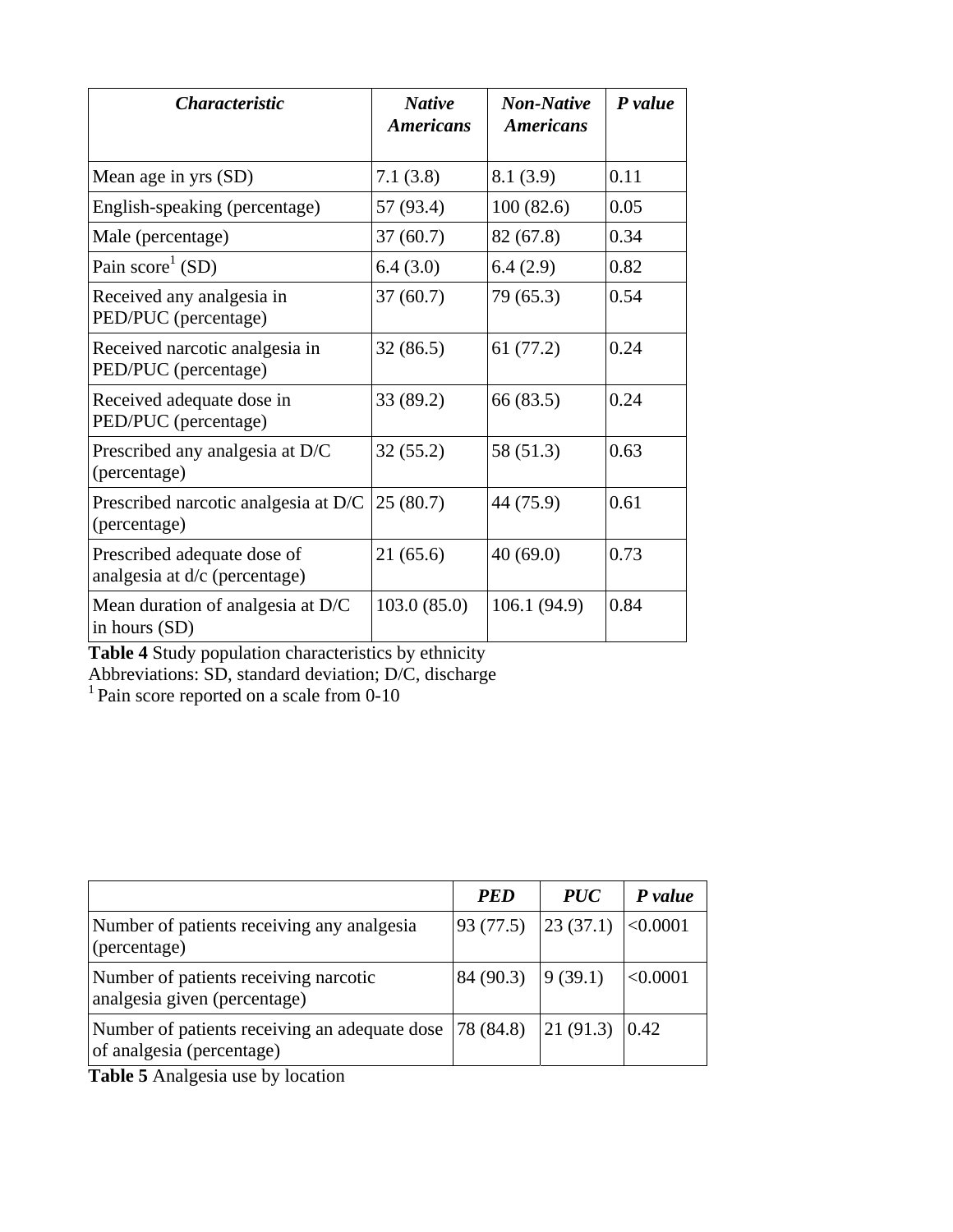| <b>Variable</b>                | $\boldsymbol{N}$ | Received analgesia<br>$N(\%)$ | No analgesia<br>$N(\%)$ | P-value |
|--------------------------------|------------------|-------------------------------|-------------------------|---------|
| Native American                | 61               | 37 (61%)                      | 24 (39%)                | 0.54    |
| <b>Non-Native American</b>     | 121              | 79 (65%)                      | 42 (35%)                |         |
| English speaking               | 157              | 96 (61%)                      | 61 (39%)                | 0.07    |
| Non-English speaking           | 25               | 20 (80%)                      | 5(20%)                  |         |
| Female                         | 63               | 30 (48%)                      | 33 (52%)                | 0.001   |
| Male                           | 119              | 86 (72%)                      | 33 (28%)                |         |
| Fracture reduced               | 66               | 55 (83%)                      | 11(17%)                 | < 0.001 |
| Not reduced                    | 116              | 61 (53%)                      | 55 (47%)                |         |
| <b>PED</b>                     | 120              | 93 (78%)                      | 27 (22%)                | < 0.001 |
| <b>PUC</b>                     | 62               | 23 (37%)                      | 39 (63%)                |         |
| Previous analgesia             | 24               | 15 (62%)                      | 9(38%)                  | 0.89    |
| No previous analgesia          | 158              | 101 (64%)                     | 57 (36%)                |         |
| Lower extremity fracture       | 29               | 19 (66%)                      | 10(34%)                 | 0.83    |
| <b>Upper extremity</b>         | 153              | 97 (63%)                      | 56 (37%)                |         |
|                                |                  |                               |                         |         |
| Mean pain score out of 10 (SD) |                  | 6.8(2.8)                      | 5.8(3.1)                | 0.09    |
| Mean age in years (SD)         |                  | 8.3(3.8)                      | 6.8(4.0)                | 0.02    |

**Table 6** Results of univariate analysis

Abbreviation: N, number; SD, standard deviation